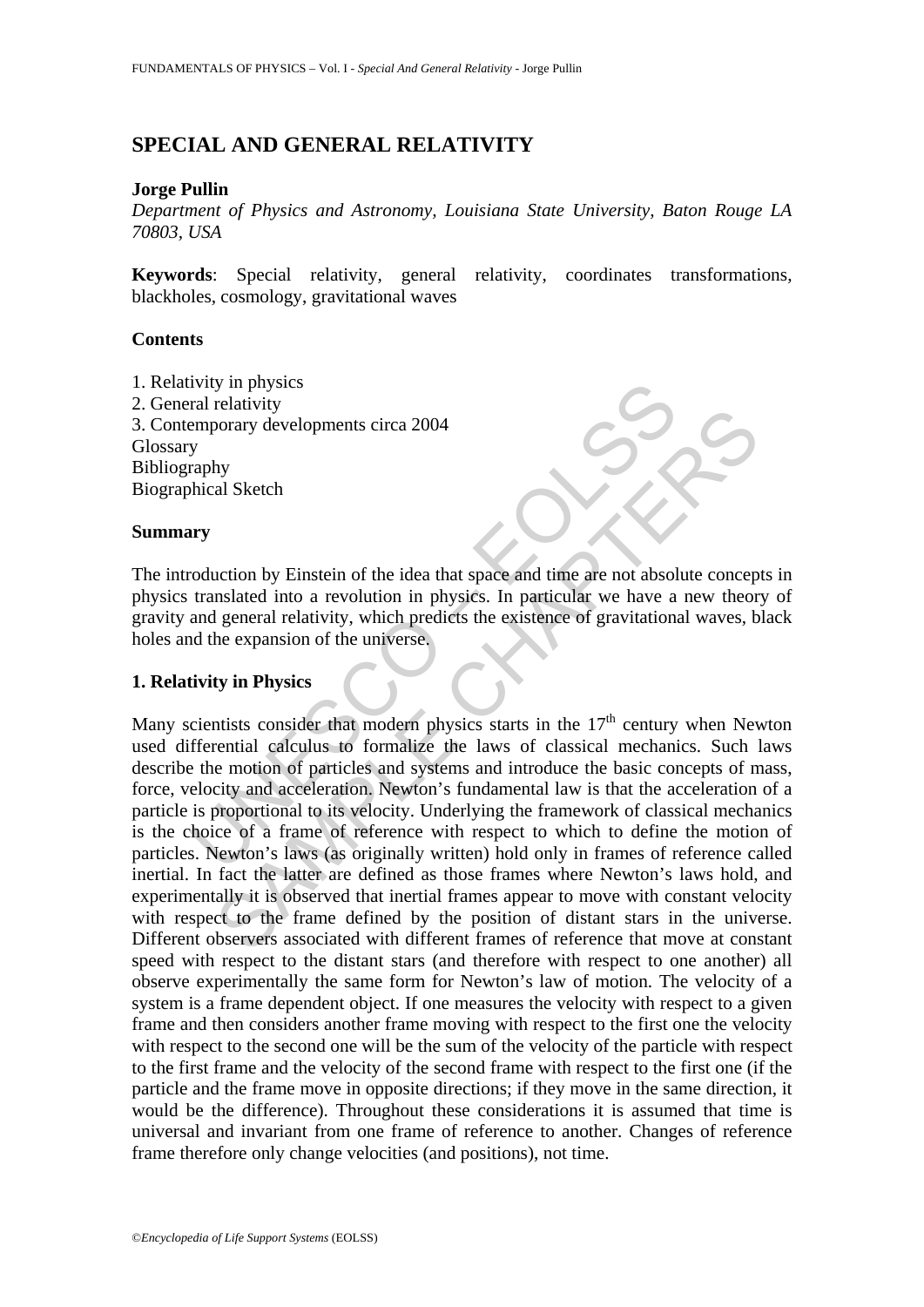The fact that Newton's theory is invariant under change of inertial reference frames constitutes what is called as "Galilean relativity". In this context, Newton's  $2<sup>nd</sup>$  law that states that the acceleration is proportional to the mass is an invariant law. The velocities of the system under study are "co-variant" in the sense that they change from one frame to another in a well defined way. In Galilean relativity any value (in particular an arbitrarily large value) of the velocity is possible. Given a certain system, one can always encounter an inertial frame where it is moving at any conceivable speed. For all inertial systems there is a universally defined time that takes the same value in all systems.

Galilean relativity is a completely consistent logical framework. It is therefore not entirely surprising that for close to three centuries it was the accepted paradigm for transformations of reference frames in physics. Conceptually, problems started to arise with the introduction of Maxwell's theory of electromagnetic phenomena. Maxwell's equations are not invariant under Galilean relativity. Worse, they are not covariant either. Maxwell's equations are covariant under a different type of transformation called Lorentz transformations.

supplising that in close to three entimites it was the accepted<br>matrions of reference frames in physics. Conceptually, problems<br>e introduction of Maxwell's theory of electromagnetic phenomens<br>are not invariant under Galile Introduction of Maxwell's theory of electromagnetic phenomena, Maxwell's thrototron of Maxwell's theory of electromagnetic phenomena, Maxwell's equations are covariant under a different type of transformation can stormatio Lorentz transformations between two frames moving with respect to each other have important differences when compared to Galilean transformations. To begin with, they are transformations that mix space and time. That is, every inertial reference frame has a different notion of time. Moreover, the velocity of a system in a new frame that moves at a given speed with respect to another frame is not just given by a simple addition or subtraction of the frame relative speed. In fact, the transformation law is non-linear in such a way that speeds have a maximum value: nothing can exceed the speed of light. This is very counter-intuitive; one could imagine an object traveling at the speed of light and consider such object with respect to a moving reference frame. Wouldn't the object move faster or slower with respect to the new frame? In Lorentzian relativity the answer is no: an object moving at the speed of light moves at such speed with respect to all coordinate frames.

The reformulation of Newtonian mechanics in such a way that it is co-variant with respect to Lorentz transformations was carried out by Einstein although a revolution of this magnitude was obviously the buildup of many ideas contributed by various authors (see the reference by Whittaker for a historical account). The resulting theory is loosely referred to as "special relativity". The theory is most naturally formulated mathematically if one considers that space and time form a four dimensional space endowed with a metric structure that is not positive definite (the "distances" defined by the metric can be positive, negative or vanishing). In fact, the element of distance between two points in space-time is given by,

$$
(\Delta s)^{2} = -(\Delta t)^{2} + (\Delta x)^{2} + (\Delta y)^{2} + (\Delta z)^{2}
$$
 (1)

Where we have chosen units such that the speed of light is unity  $(c=1)$ , otherwise there would have been present a factor of  $c^2$  in the first term on the right hand side.

Just like ordinary rotations in three dimensional space keep invariant the distance between two points, Lorentz transformations keep invariant the four dimensional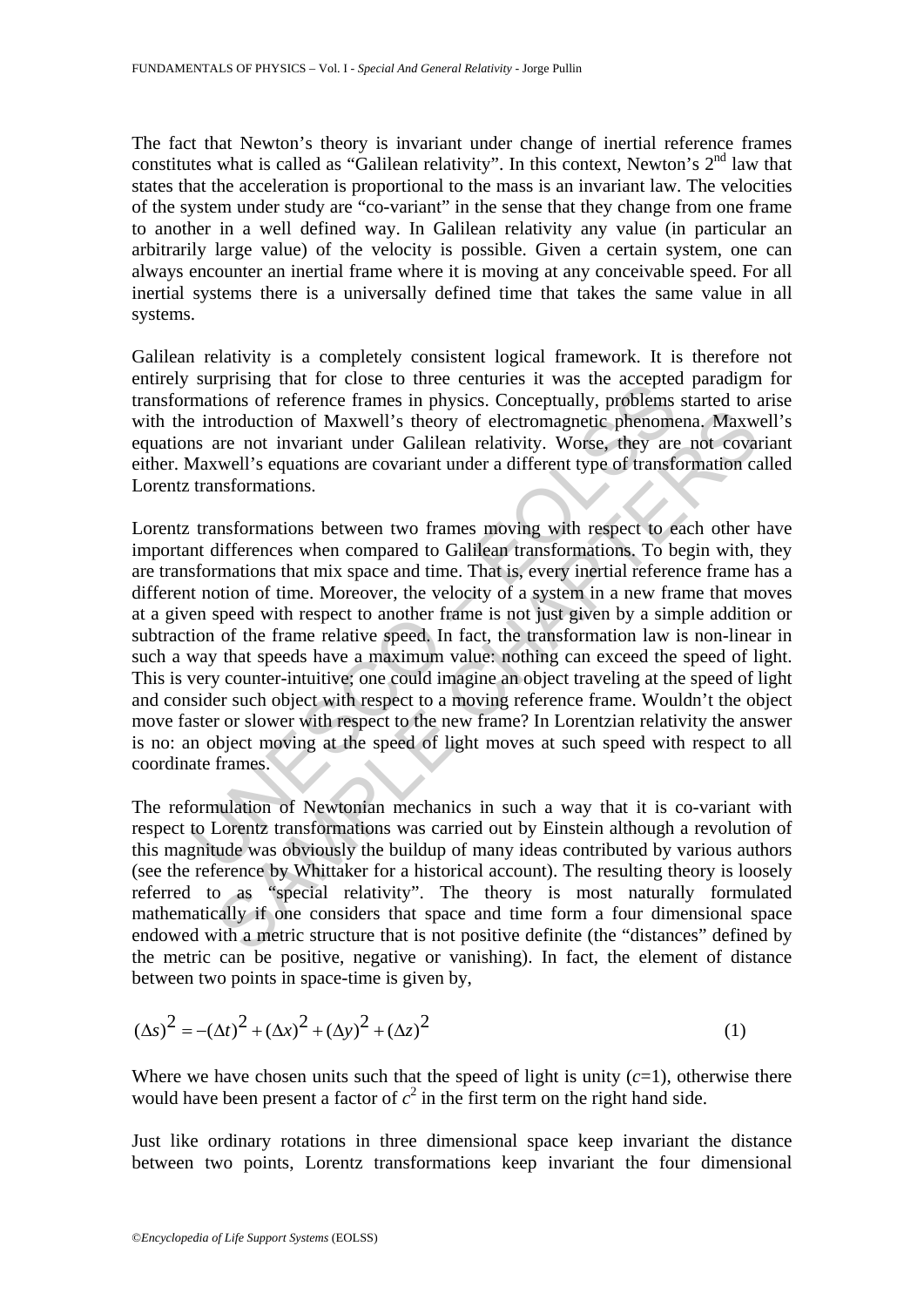element of distance defined above. In fact they can be viewed as "rotations" in four dimensions, except for the fact that due to the minus sign in the temporal direction of the line element the transformations are not really rotations. Notice that given a trajectory of a physical system in space-time, the "distance" Δ*s* would correspond to the time measured by a clock at rest with respect to the system under study (for such a clock the spatial separation as the system evolve will remain zero). Therefore two physical systems whose trajectories intersect multiple times as they evolve will note when they compare their respective clocks that they have lost synchronism. This is known as "*the twin paradox*". That is, every reference frame has a clock associated with it that keeps a different time from that in other coordinate systems. Many apparent paradoxes can be constructed due to the removal of the lack of simultaneity from what appears our intuitive understanding of physics. A law similar to Newton's second law can be constructed in relativistic dynamics, stating that the four-dimensional acceleration of a particle is proportional to a four dimensional force. Force four dimensional vectors can be associated with a charge living in a Maxwell theory, for example, and the resulting mechanical theory yields usual electrodynamics of charges, in a Lorentz invariant fashion.

The fact that physical quantities are now associated with vectors and scalars that live in a four dimensional space-time rather than to vectors living in space as in ordinary physics implies that many "physical quantities" we are accustomed to view as invariant are not.

<sup>2</sup> the measurating of physics. A faw similar to Newton's second in relativistic dynamics, stating that the four-dimensional acceted in relativistic dynamics, stating that the four-dimensional circle is proportional to a and the components of a four dimensional tensor and the most<br>and the meridian of the meridian distribution of proportional to a four dimensional force. Force four dimensional vectors<br>ed with a charge living in a Maxwell t For instance, the energy is the time component of a four vector (the energy-momentum vector) and therefore changes from one frame to another. Particles have energy even in their rest frame, proportional to their mass (the famous  $E=mc^2$  formula). Spatial lengths and time lapses are *not* invariant and objects viewed from moving frames appear to *contract* (effect known as *Lorentz contraction*). Electric and magnetic fields are not vectors anymore but the components of a four dimensional tensor (matrix). When one changes to a moving reference frame, a linear combination of electric and magnetic fields is the new electric field and similarly for the magnetic field.



TO ACCESS ALL THE **9 PAGES** OF THIS CHAPTER, Visi[t: http://www.eolss.net/Eolss-sampleAllChapter.aspx](https://www.eolss.net/ebooklib/sc_cart.aspx?File=E6-06B-02-02)

#### **Bibliography**

A. Einstein, H. A. Lorentz, H. Minkowski, H. Weyl, (1952) "*The principle of relativity*" Dover, New York [Contains reprints of the original papers on relativity by Einstein and other authors]